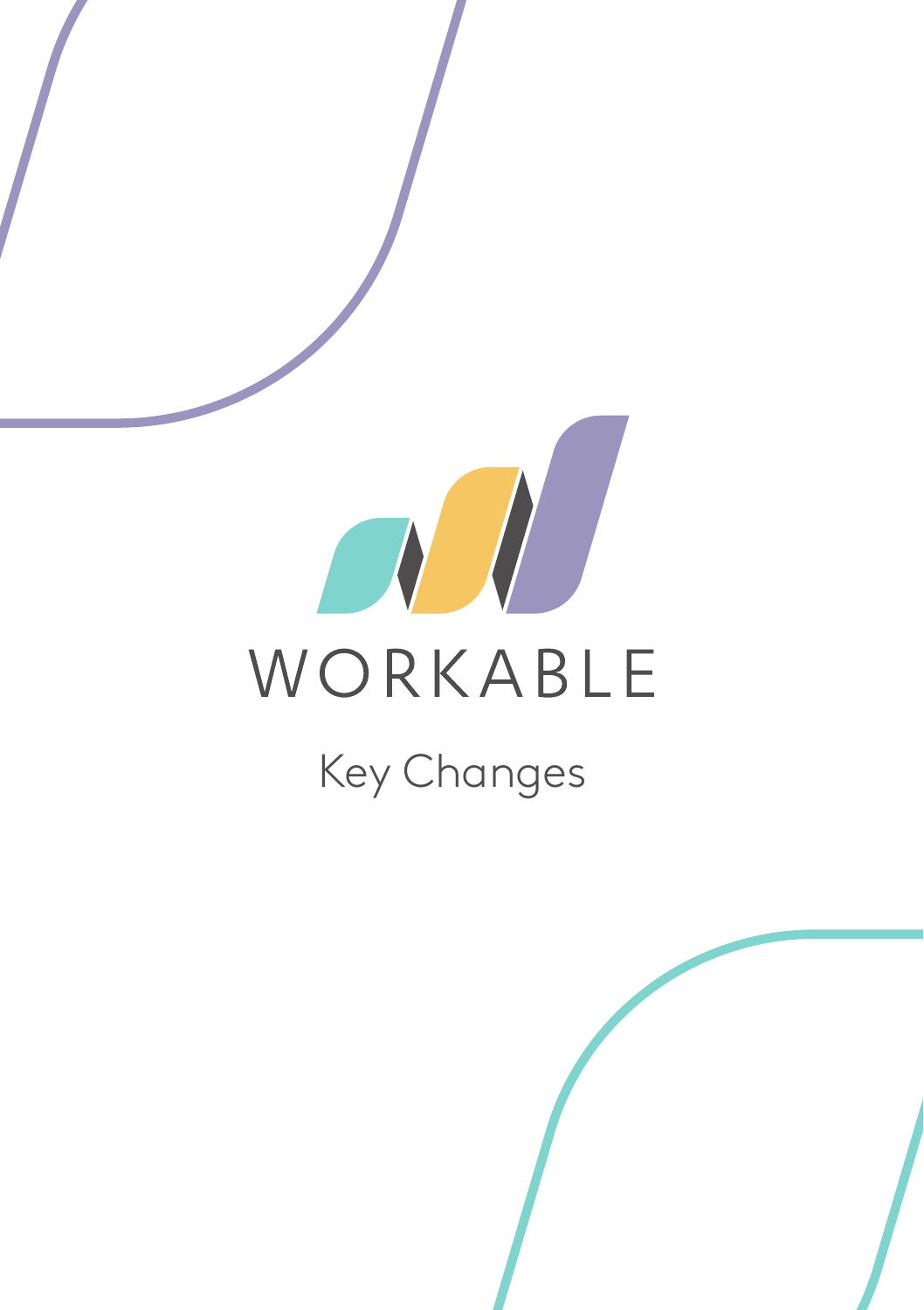At Workable we make sure that everyone has the space and resources they need to thrive as the successful entrepreneurs, business owners and leaders that they are. Whether you're drawn in by our incredible panoramic views of London or find creativity in our aesthetically designed workspaces. We'd love to have you in our flexi-work community!

#### We thrive, when you thrive!

Workable has been closed for the last few months, but the Workable team have worked hard to ensure our flexible workspace can now reopen safely, and with all the relevant safety procedures to prevent the spread of the Covid-19 virus.

We want all of our members to feel safe and comfortable at Workable, so we are committed to using Covid-19 best practice in our workspaces. We believe our new safety strategy will keep our members safe and focused on the innovation, socialising and wellbeing that define our community.

The Workable community is made up of amazing individuals and with our combined effort, commitment and optimism, we will move forward together.

# **Introduction Our Safety Strategy**

This section offers guidance on the Covid-19 safety measures we have implemented and shows how we can work together to adapt and thrive in our "new normal". We have developed the following guidelines to ensure our co-working areas are healthy, safe and productive spaces.

#### Our Three Pillars



#### One-way systems

One-way systems have been designed to allow users to still maintain physical distancing where and when needed.



#### Cleaning

Hand sanitiser stations have been installed everywhere, because having clean hands is one of the most effective measures against Covid-19.



#### **Hygiene**

Face coverings are recommended when entering the building, in all communal and self-service areas.

Masks are effective only when used in combination with frequent hand-cleaning. If you wear a mask, then you must know how to use it and dispose of it properly.

The Workable team are fully trained and always on hand to welcome you and provide all the assistance and information you may require.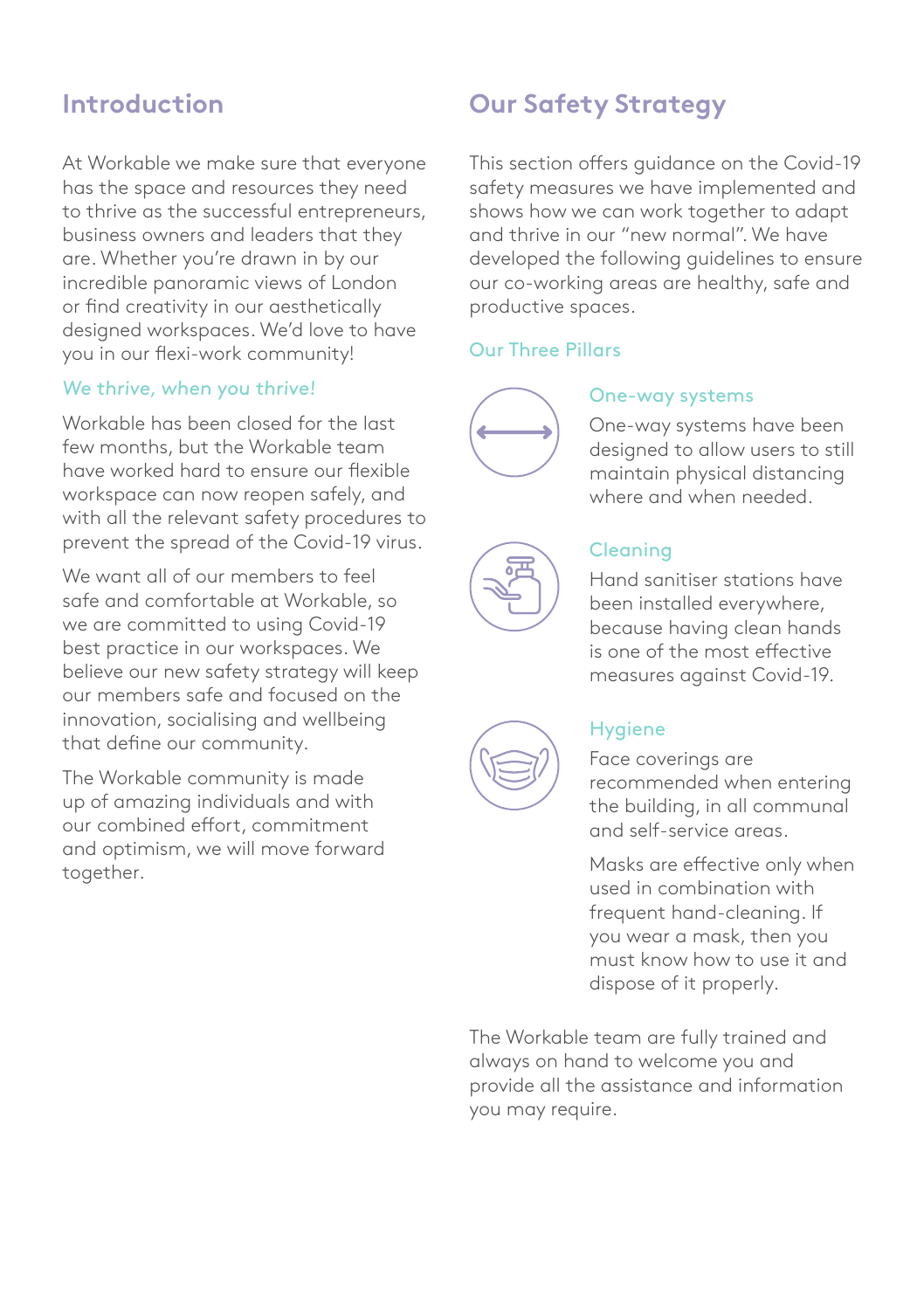# **Summary of our updated procedures**

The health and safety of our members and staff is our foremost priority. Please note the following key changes:

#### Access to the space

- We recommend wearing a face covering while moving around Workable.
- We recommend you use our hand sanitiser stations regularly.
- It is recommended that all visitors scan the NHS QR Code upon arrival.

### Co-working

- Clear desk policy
- Memberships will be subject to availability.

#### Meeting room bookings

- Booking will be available from Monday to Friday, between the hours of 08.00 – 18:30.
- Bookings must be made over email at hello@workable.london or via the Workable website and /or members platform.
- On the day bookings are only allowed subject to availability.
- On the day bookings must be made over email at hello@workable.london
- It is recommended that meeting room attendees take a lateral flow test before attending their meetings.

#### Do not attend Workable if:

- You have any symptoms of coronavirus (e.g. a high temperature, a new, continuous cough or a loss or change to your sense of smell or taste).
- You've tested positive for coronavirus.
- You live with someone who has symptoms or has tested positive.
- You're told to self-isolate by NHS Test and Trace or the NHS COVID-19 app